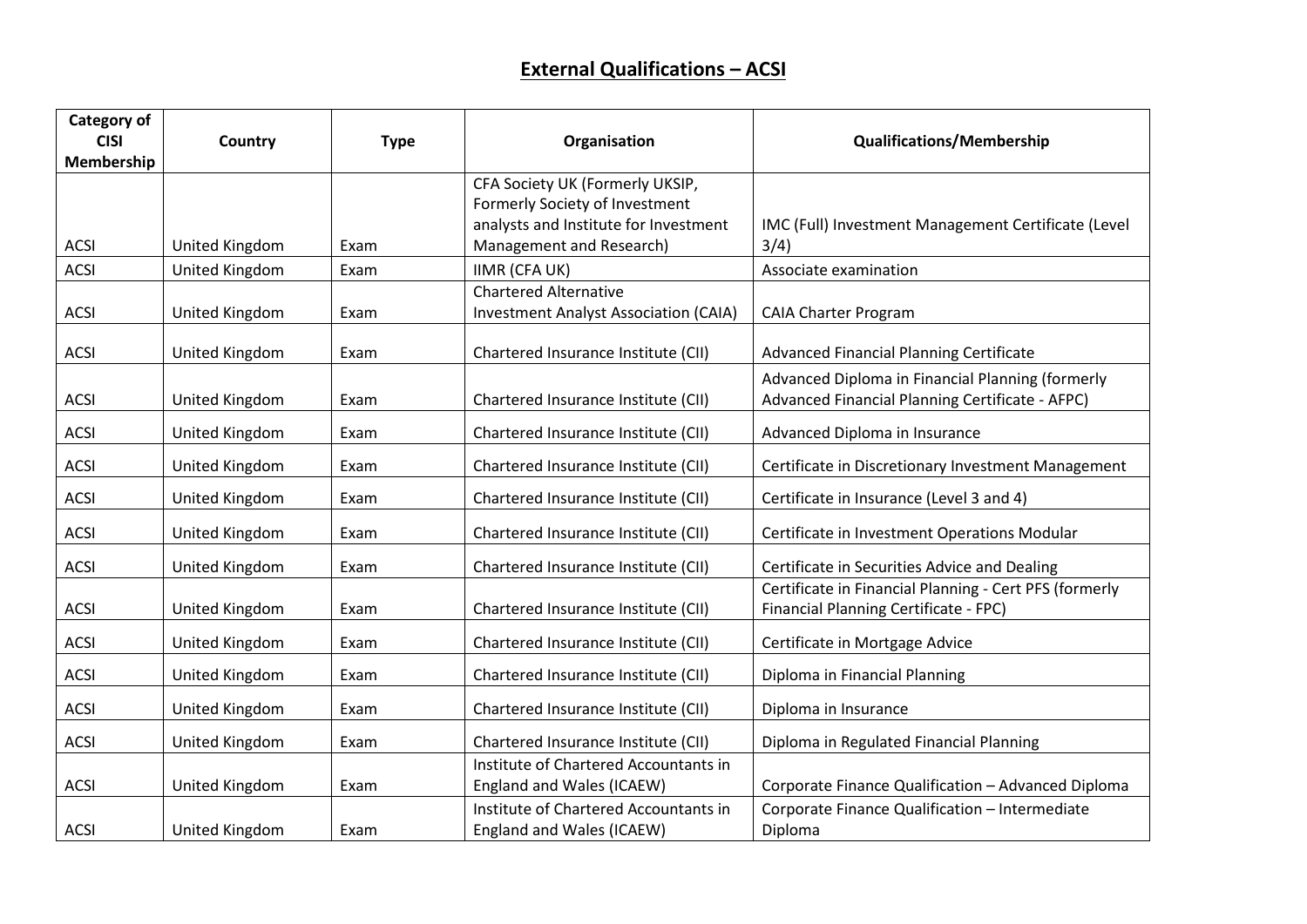| Category of<br><b>CISI</b><br>Membership | Country        | <b>Type</b> | Organisation                                                                               | <b>Qualifications/Membership</b>                                                                                             |
|------------------------------------------|----------------|-------------|--------------------------------------------------------------------------------------------|------------------------------------------------------------------------------------------------------------------------------|
| <b>ACSI</b>                              | United Kingdom | Exam        | Institute of Chartered Secretaries and<br>Administrators (ICSA)                            | Certificate in Offshore Administration (COFA)                                                                                |
| <b>ACSI</b>                              | United Kingdom | Exam        | Institute of Financial Services (ifs)<br>Formerly Chartered Institute of<br><b>Bankers</b> | CeFA (Certificate for Financial Advisers)                                                                                    |
| <b>ACSI</b>                              | United Kingdom | Exam        | Institute of Financial Services (ifs)<br>Formerly Chartered Institute of<br><b>Bankers</b> | CeMAP (Certificate in Mortgage Advice & Practice)                                                                            |
| <b>ACSI</b>                              | United Kingdom | Exam        | Institute of Financial Services (ifs)<br>Formerly Chartered Institute of<br><b>Bankers</b> | ifs Level 3 Certificate in Financial Studies                                                                                 |
| <b>ACSI</b>                              | United Kingdom | Exam        | Institute of Financial Services (ifs)<br>Formerly Chartered Institute of<br><b>Bankers</b> | ifs Level 4 Diploma for Financial Advisers                                                                                   |
| <b>ACSI</b>                              | United Kingdom | Exam        | <b>International Compliance Association</b><br>(ICA)                                       | ICA Diploma in Anti Money Laundering                                                                                         |
| <b>ACSI</b>                              | United Kingdom | Exam        | <b>International Compliance Association</b><br>(ICA)                                       | ICA Diploma in Governance, Risk & Compliance<br>(formerly called the Diploma in Compliance)                                  |
| <b>ACSI</b>                              | United Kingdom | Exam        | <b>International Compliance Association</b><br>(ICA)                                       | ICA International Diploma in Financial Crime<br>Prevention                                                                   |
| <b>ACSI</b>                              | United Kingdom | Exam        | <b>International Capital Market</b><br>Association (ICMA)                                  | <b>IFID Certificate</b>                                                                                                      |
| <b>ACSI</b>                              | United Kingdom | Exam        | <b>International Capital Market</b><br>Association (ICMA)                                  | <b>Operations Certificate Programme</b>                                                                                      |
| <b>ACSI</b>                              | United Kingdom | Exam        | Institute of Islamic Banking and<br>Insurance (IIBI)                                       | Post Graduate Diploma in Islamic Banking and<br>Insurance                                                                    |
| <b>ACSI</b>                              | United Kingdom | Exam        | Society of Technical Analysts (STA)                                                        | Level 1 Diploma/ STA Diploma in Technical Analysis<br>Part 1                                                                 |
| <b>ACSI</b>                              | United Kingdom | Exam        | University of Northampton                                                                  | <b>BSc Banking and Financial Planning</b>                                                                                    |
| <b>ACSI</b>                              | United Kingdom | Exam        | Various                                                                                    | MSc or MBA (Depending on financial content - please<br>send transcript to be approved if not already<br>approved on MSc tab) |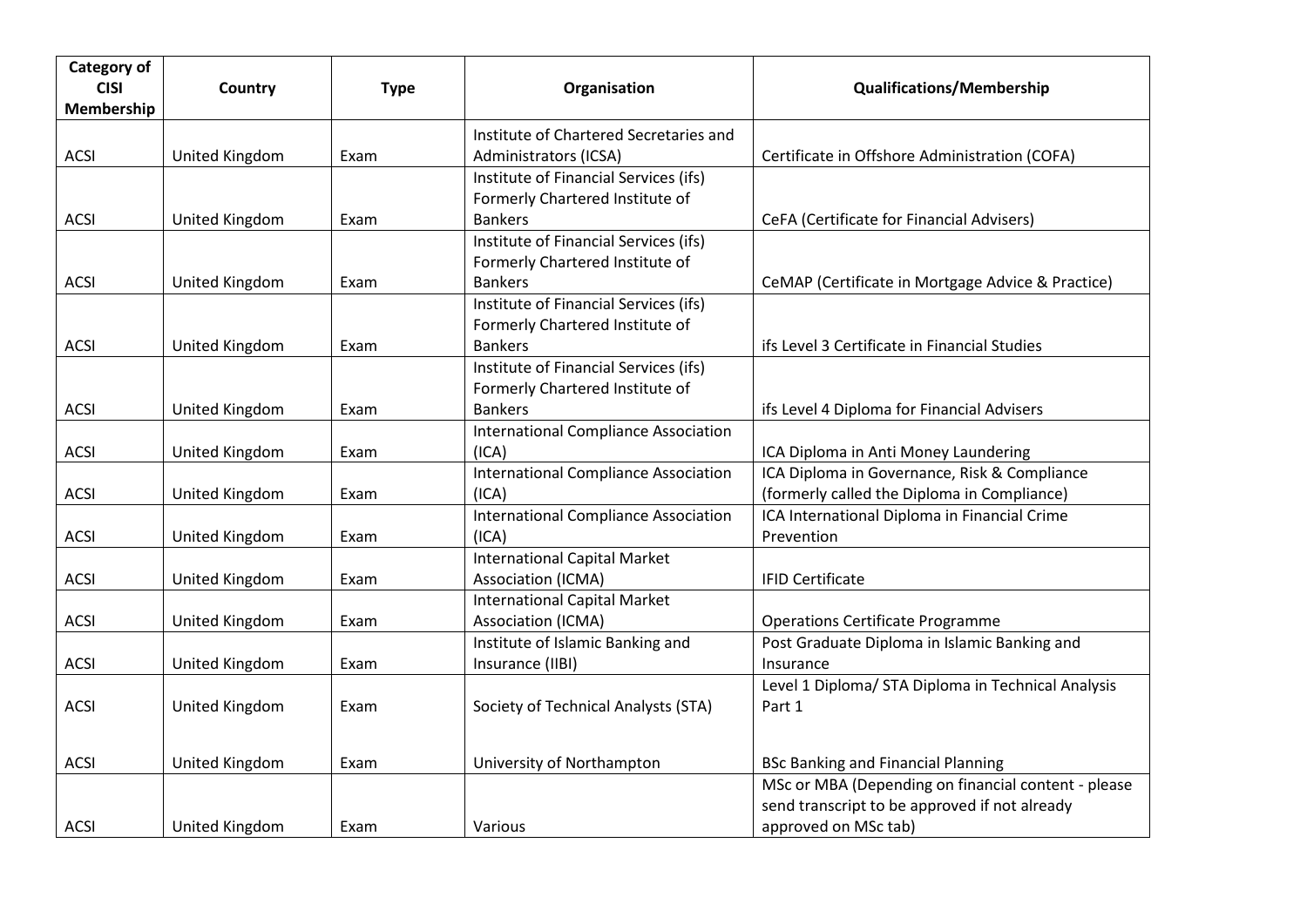| Category of<br><b>CISI</b> | Country        | <b>Type</b>               | Organisation                                              | <b>Qualifications/Membership</b>                                                                                                                          |
|----------------------------|----------------|---------------------------|-----------------------------------------------------------|-----------------------------------------------------------------------------------------------------------------------------------------------------------|
| Membership                 |                |                           |                                                           |                                                                                                                                                           |
| <b>ACSI</b>                | United Kingdom | Practising<br>Certificate | Various                                                   | Practising Advocate (called or admitted in Scotland,<br>Isle of Man, Jersey, or Guernsey)                                                                 |
| <b>ACSI</b>                | United Kingdom | Practising<br>Certificate | Various                                                   | Practising Barrister (called or admitted in UK, Isle of<br>Man, Jersey, or Guernsey)                                                                      |
| <b>ACSI</b>                | United Kingdom | Practising<br>Certificate | Various                                                   | Practising Solicitor (called or admitted in the UK, Isle<br>of Man, Jersey, or Guernsey)                                                                  |
| <b>ACSI</b>                | Australia      | Exam                      | Financial Services Institute of<br>Australasia (FINSIA)   | FINSIA Certificate in Financial Markets                                                                                                                   |
| <b>ACSI</b>                | Australia      | Exam                      | Financial Services Institute of<br>Australasia (FINSIA)   | <b>FINSIA Diploma in Financial Markets</b>                                                                                                                |
| <b>ACSI</b>                | Australia      | Exam                      | Financial Services Institute of<br>Australasia (FINSIA)   | FINSIA Graduate Diploma in Applied Finance &<br>Investment                                                                                                |
| <b>ACSI</b>                | Canada         | Exam                      | Canadian Securities Institute (CSI)                       | <b>Canadian Securities Course</b>                                                                                                                         |
| <b>ACSI</b>                | Canada         | Exam                      | Canadian Securities Institute (CSI)                       | <b>Investment Management Techniques</b>                                                                                                                   |
| <b>ACSI</b>                | Canada         | Exam                      | Canadian Securities Institute (CSI)                       | Portfolio Management Techniques                                                                                                                           |
| <b>ACSI</b>                | Cyprus         | Exam                      | Cyprus Securities & Exchange<br><b>Commission (CySEC)</b> | Financial Services Legal Framework: Advanced<br>Examination                                                                                               |
| ACSI                       | Greece         | Exam                      | Athens Exchange                                           | Athens Exchange Examinations                                                                                                                              |
| <b>ACSI</b>                | Greece         | Exam                      | <b>Hellenic Capital Markets Commission</b><br>(HCMC)      | Hellenic Capital Markets Commission Certificate                                                                                                           |
| <b>ACSI</b>                | Hong Kong      | Exam                      | Various                                                   | SI Foundation Programme Examination (3 papers)                                                                                                            |
| <b>ACSI</b>                | Hungary        | Exam                      | Hungarian Stock Exchange                                  | Hungarian Stock Exchange Exam                                                                                                                             |
| <b>ACSI</b>                | India          | Exam                      | Indian Institute of Banking and Finance<br>(IIBF)         | Certificate in Risk in Financial Services (India)<br>(must have both IIBF Risk Management examination<br>and CISI Risk in Financial Services examination) |
| <b>ACSI</b>                | India          | Exam                      | University of Punjab                                      | Master of Commerce - Finance                                                                                                                              |
| <b>ACSI</b>                | Ireland        | Exam                      | Dublin City University (DCU)                              | Graduate Certificate in Corporate Treasury (IACT)                                                                                                         |
| <b>ACSI</b>                | Ireland        | Exam                      | <b>Griffith College</b>                                   | Diploma in Investment Operations and Compliance                                                                                                           |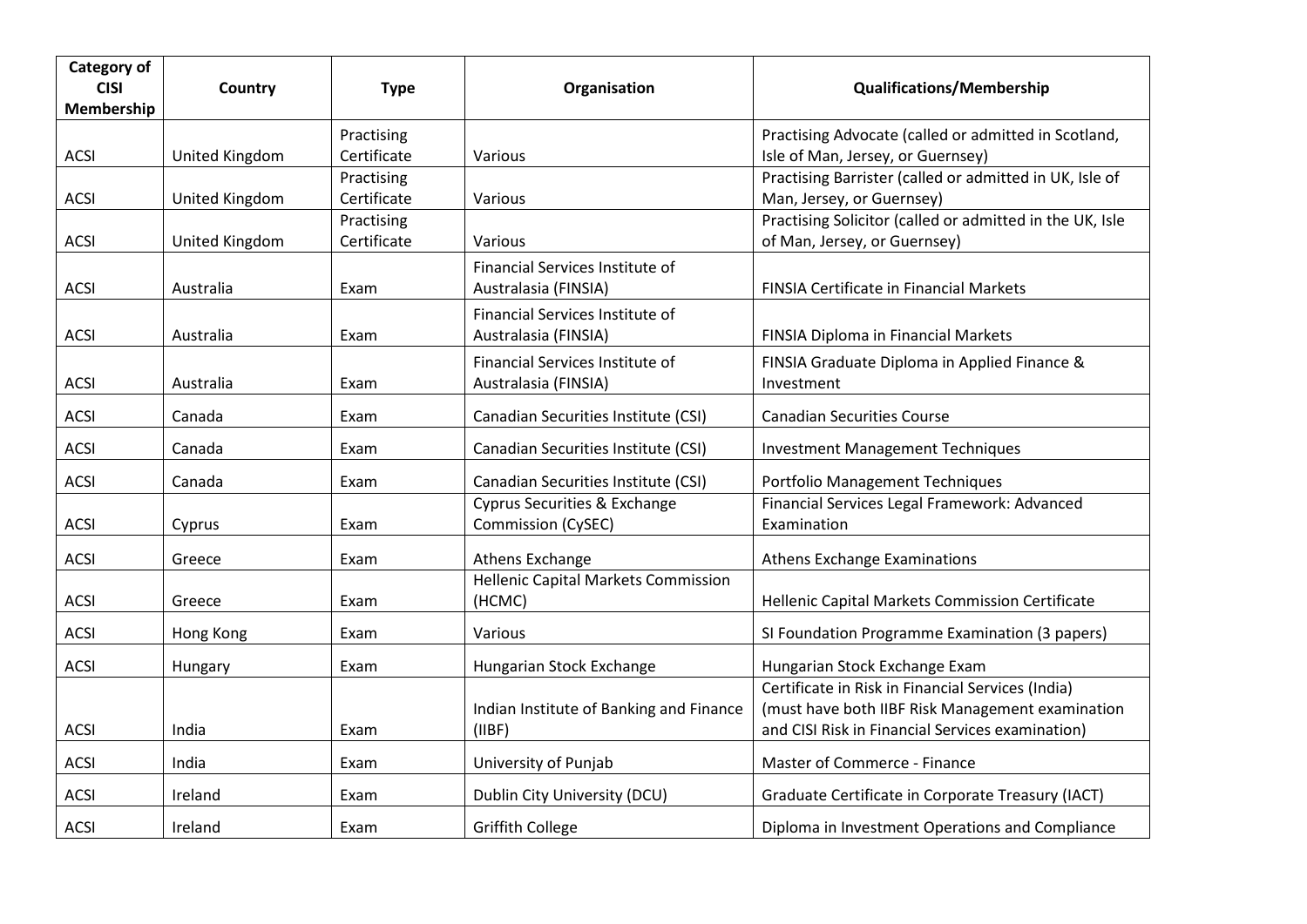| <b>Category of</b><br><b>CISI</b> | Country                    | <b>Type</b> | Organisation                             | <b>Qualifications/Membership</b>                      |
|-----------------------------------|----------------------------|-------------|------------------------------------------|-------------------------------------------------------|
| Membership                        |                            |             |                                          |                                                       |
|                                   |                            |             | <b>QQI (Quality and Qualifications</b>   |                                                       |
| <b>ACSI</b>                       | Ireland                    | Exam        | Ireland)                                 | Diploma in Investment Operations and Compliance       |
|                                   |                            | Practising  |                                          |                                                       |
| <b>ACSI</b>                       | Ireland                    | Certificate | Various                                  | Practising Advocate (called or admitted in Ireland)   |
|                                   |                            | Practising  |                                          |                                                       |
| <b>ACSI</b>                       | Ireland                    | Certificate | Various                                  | Practising Barrister (called or admitted in Ireland)  |
|                                   |                            |             |                                          |                                                       |
|                                   |                            | Practising  |                                          |                                                       |
| <b>ACSI</b>                       | Ireland                    | Certificate | Various                                  | Practising Solicitor (called or admitted in Ireland)  |
|                                   |                            |             |                                          | 1. Module 7: Financial Statement Analysis and Asset   |
|                                   |                            |             | Securities Industry Development          | Valuation                                             |
| <b>ACSI</b>                       | Malaysia                   | Exam        | Centre (SIDC)                            | 2. Module 6: Malaysia Stock Market & Securities Law   |
|                                   |                            |             |                                          |                                                       |
| <b>ACSI</b>                       | New Zealand                | Exam        | New Zealand Exchange (FINSIA)            | New Zealand Exchange (NZX) Diploma (FINSIA)           |
|                                   |                            | Regulatory  | Monetary Authority of Singapore          |                                                       |
| <b>ACSI</b>                       | Singapore                  | Approval    | (MAS)                                    | Approved by Monetary Authority of Singapore           |
|                                   |                            |             | Nanyang Technological University         |                                                       |
| <b>ACSI</b>                       | Singapore                  | Exam        | (Nanyang Business School)                | <b>MBA Accountancy</b>                                |
|                                   |                            |             |                                          |                                                       |
| <b>ACSI</b>                       | South Africa               | Exam        | <b>Financial Markets Association</b>     | ACI (Holder of Financial Markets Association Diploma) |
|                                   |                            |             | Central Bank of Sri Lanka/ Centre for    |                                                       |
| <b>ACSI</b>                       | Sri Lanka                  | Exam        | <b>Banking Studies</b>                   | Diploma in Fund Management                            |
|                                   |                            |             | Institute of Banking and Finance of      | Certificate for Financial Advisors (Cert.FA)          |
| <b>ACSI</b>                       | <b>Trinidad and Tobago</b> | Exam        | Trinidad and Tobago (IBF)                | Must complete all three levels                        |
|                                   |                            |             |                                          |                                                       |
|                                   |                            |             |                                          |                                                       |
| <b>ACSI</b>                       | <b>USA</b>                 | Exam        | <b>CFA Institute</b>                     | CFA Level 1/Level 2 (Chartered Financial Analyst)     |
|                                   |                            |             | Financial Industry Regulatory Authority  |                                                       |
|                                   |                            |             | (FINRA) (previously the National         |                                                       |
|                                   |                            |             | <b>Association of Securities Dealers</b> | Diploma in Capital Markets Regulation and             |
| <b>ACSI</b>                       | <b>USA</b>                 | Exam        | (NASD)                                   | Compliance                                            |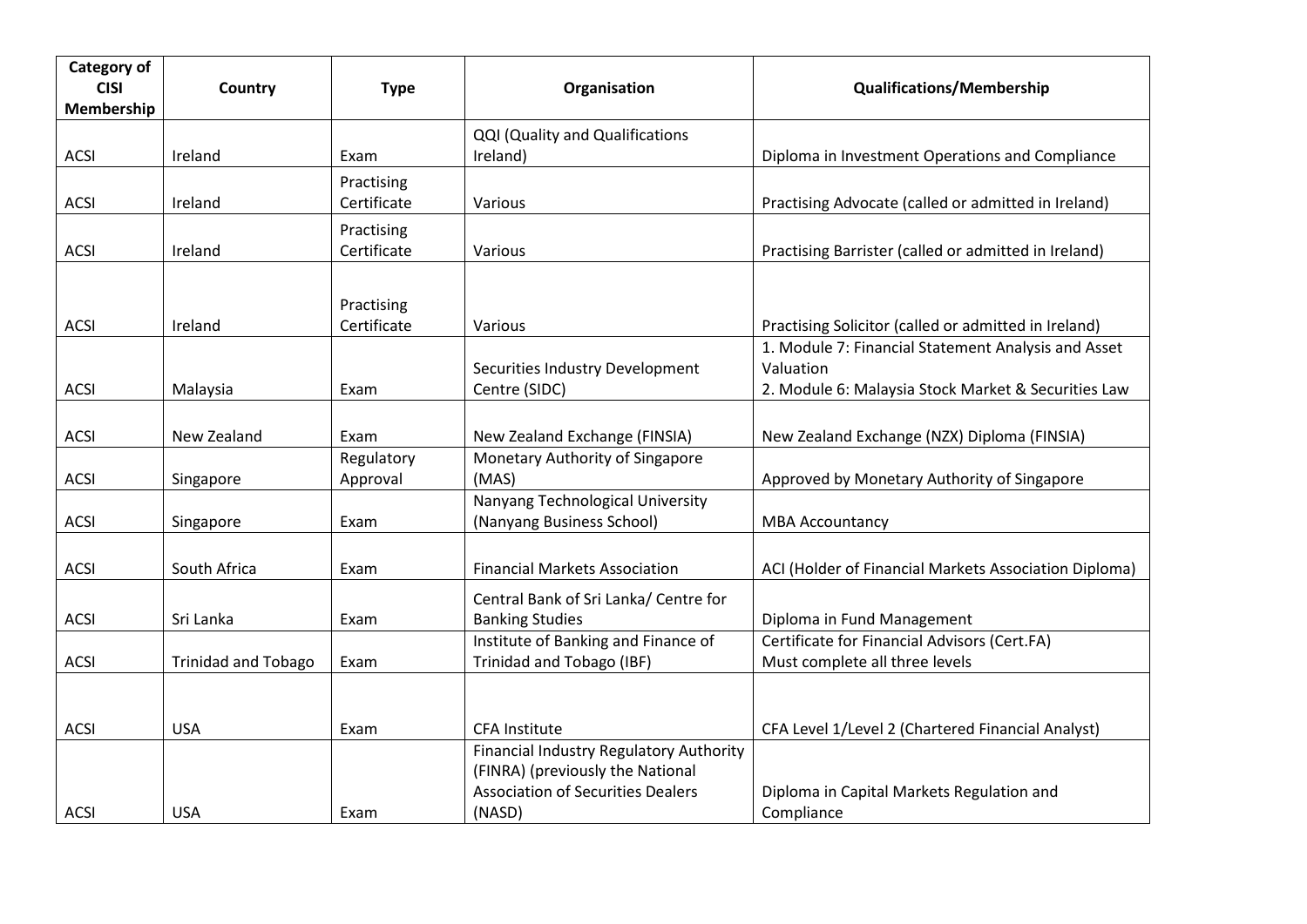| Category of<br><b>CISI</b><br>Membership | Country    | <b>Type</b>            | Organisation                                                                                                                      | <b>Qualifications/Membership</b>                          |
|------------------------------------------|------------|------------------------|-----------------------------------------------------------------------------------------------------------------------------------|-----------------------------------------------------------|
| ACSI                                     | <b>USA</b> | Exam                   | Financial Industry Regulatory Authority<br>(FINRA) (previously the National<br><b>Association of Securities Dealers</b><br>(NASD) | Series 3                                                  |
|                                          |            |                        | Financial Industry Regulatory Authority<br>(FINRA) (previously the National<br><b>Association of Securities Dealers</b>           |                                                           |
| <b>ACSI</b>                              | <b>USA</b> | Exam                   | (NASD)<br>Financial Industry Regulatory Authority<br>(FINRA) (previously the National<br><b>Association of Securities Dealers</b> | Series 7                                                  |
| <b>ACSI</b>                              | <b>USA</b> | Exam                   | (NASD)                                                                                                                            | Series 17                                                 |
| <b>ACSI</b>                              | <b>USA</b> | Exam                   | Georgetown University                                                                                                             | Certificate in Corporate Finance                          |
| <b>ACSI</b>                              | <b>USA</b> | Exam                   | Institute of Internal Auditors (IIA)                                                                                              | <b>CIA Qualification</b>                                  |
| <b>ACSI</b>                              | Worldwide  | Exam                   | Association of Certified Anti- Money<br>Laundering Specialist (ACAMS)                                                             | Certified Anti-Money Laundering Specialist<br>designation |
| <b>ACSI</b>                              | Worldwide  | Exam                   | <b>Association of Chartered Certified</b><br><b>Accountants (ACCA)</b>                                                            | Level 3 Diploma in Financial and Management<br>Accounting |
| <b>ACSI</b>                              | Worldwide  | Exam                   | Association of Chartered Certified<br><b>Accountants (ACCA)</b>                                                                   | Level 4 award in Audit                                    |
| <b>ACSI</b>                              | Worldwide  | Exam                   | Association of Chartered Certified<br><b>Accountants (ACCA)</b>                                                                   | Level 4 Award in Financial Management                     |
| <b>ACSI</b>                              | Worldwide  | Exam                   | <b>Association of Chartered Certified</b><br>Accountants (ACCA)                                                                   | Level 4 Certificate in Accounting                         |
| <b>ACSI</b>                              | Worldwide  | Exam                   | Association of Chartered Certified<br><b>Accountants (ACCA)</b>                                                                   | Level 4 Certificate in Taxation                           |
| <b>ACSI</b>                              | Worldwide  | Exam                   | <b>Association of Chartered Certified</b><br><b>Accountants (ACCA)</b>                                                            | Level 4 Diploma in Accounting and Business                |
| <b>ACSI</b>                              | Worldwide  | Regulatory<br>Approval | <b>Certified Public Accountant</b>                                                                                                | <b>CPA</b>                                                |
| <b>ACSI</b>                              | Worldwide  | Exam                   | <b>CFP Board</b>                                                                                                                  | CFP® Certification (CERTIFIED FINANCIAL<br>PLANNER™)      |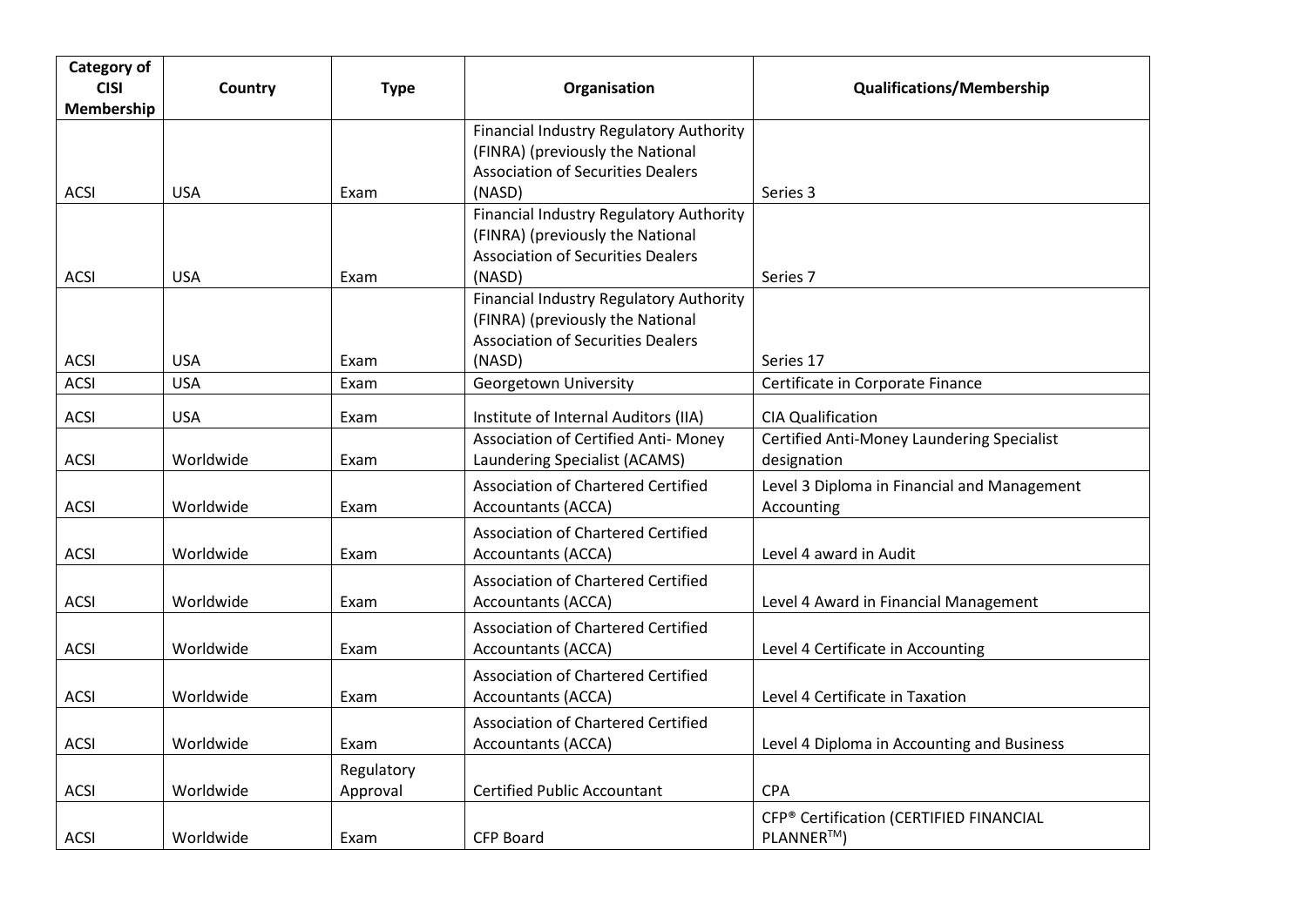| Category of<br><b>CISI</b><br>Membership | Country   | Type | Organisation                         | <b>Qualifications/Membership</b>                      |
|------------------------------------------|-----------|------|--------------------------------------|-------------------------------------------------------|
| <b>ACSI</b>                              | Worldwide | Exam | <b>Financial Markets Association</b> | ACI (Holder of Financial Markets Association Diploma) |
| <b>ACSI</b>                              | Worldwide | Exam | Market Technicians Association (MTA) | CFT Program                                           |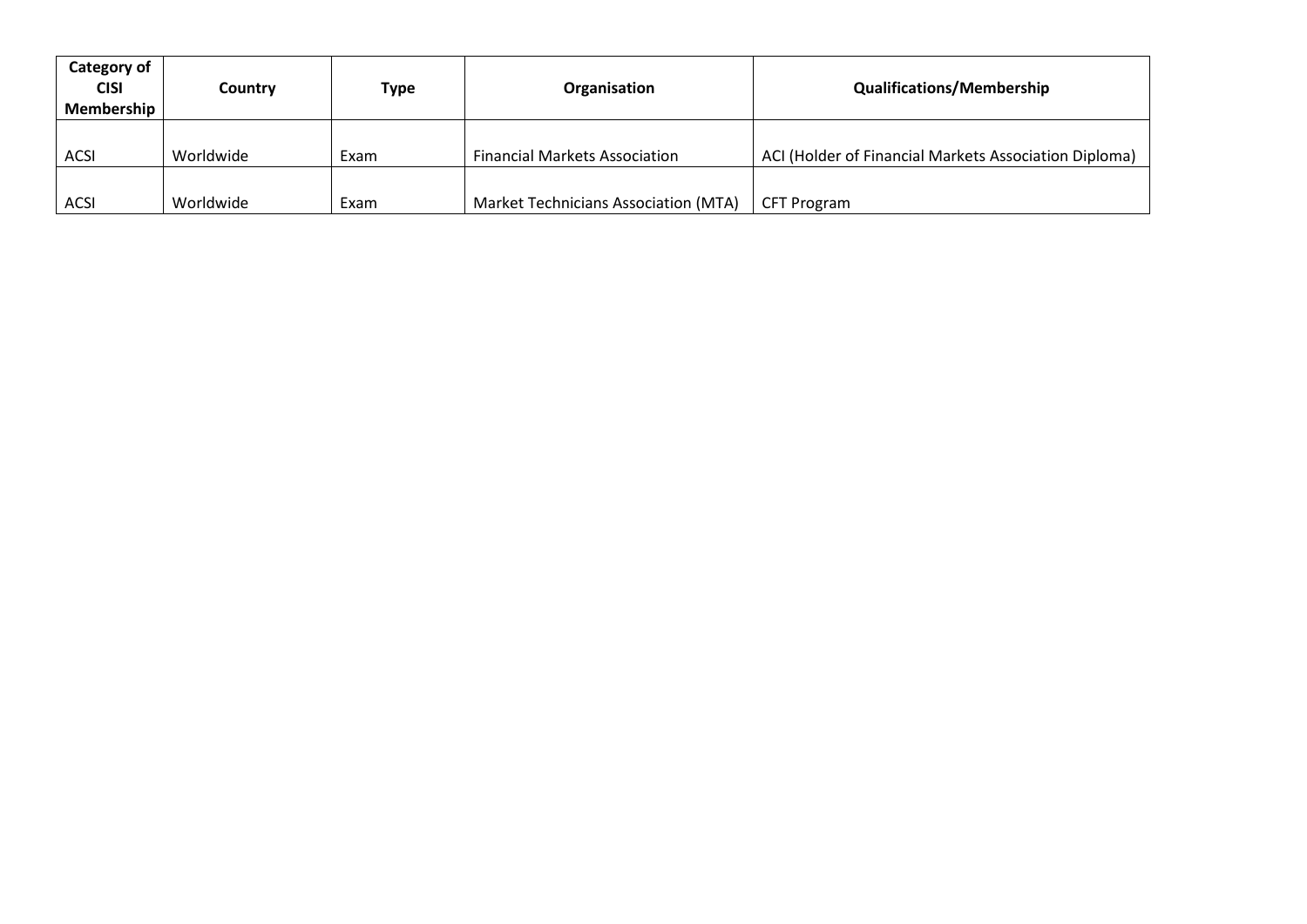## **External Qualifications - MCSI**

| Category of  |                       |             |                                                 | Qualifications/                                          |
|--------------|-----------------------|-------------|-------------------------------------------------|----------------------------------------------------------|
| <b>CISI</b>  | Country               | <b>Type</b> | Organisation                                    | Membership                                               |
| Membership   |                       |             |                                                 |                                                          |
| MCSI with 3  |                       |             |                                                 |                                                          |
| years'       |                       |             |                                                 | Advanced Diploma in Financial Planning (formerly         |
| experience   | United Kingdom        | Exam        | Chartered Insurance Institute (CII)             | Advanced Financial Planning Certificate AFPC)            |
| MCSI with 3  |                       |             |                                                 |                                                          |
| years'       |                       |             |                                                 |                                                          |
| experience   | United Kingdom        | Exam        | Chartered Insurance Institute (CII)             | Advanced Diploma in Insurance                            |
| MCSI with 3  |                       |             |                                                 |                                                          |
| years'       |                       |             |                                                 |                                                          |
| experience   | United Kingdom        | Exam        | Chartered Insurance Institute (CII)             | AFPC Advanced Financial Planning Certificate             |
| MCSI with 3  |                       |             |                                                 |                                                          |
| years'       |                       |             | <b>Global Association of Risk Professionals</b> | FRM (Financial Risk Manager - Global Association of Risk |
| experience   | United Kingdom        | Exam        | (GARP)                                          | Professionals GARP)                                      |
| MCSI with 3  |                       |             |                                                 |                                                          |
| years'       |                       |             | Institute of Chartered Accountants in           |                                                          |
| experience   | United Kingdom        | Exam        | England and Wales (ICAEW)                       | Corporate Finance Qualification - Advanced Diploma       |
| MCSI with 3  |                       |             |                                                 |                                                          |
| years'       |                       |             |                                                 |                                                          |
| experience   |                       |             | Institute of Chartered Accountants in           |                                                          |
| from passing | United Kingdom        | Exam        | England and Wales (ICAEW)                       | Corporate Finance Qualification - Intermediate Diploma   |
| MCSI with 3  |                       |             |                                                 |                                                          |
| years'       |                       |             | Institute of Chartered Secretaries and          |                                                          |
| experience   | United Kingdom        | Exam        | Administrators (ICSA)                           | Diploma in Offshore Administration & Finance (DOFA)      |
| MCSI with 3  |                       |             |                                                 |                                                          |
| years'       |                       |             | Institute of Financial Services (ifs)           |                                                          |
| experience   | <b>United Kingdom</b> | Exam        | Formerly Chartered Institute of Bankers         | ifs Level 6 Diploma in Financial Advice (Adv DipFA®)     |
| MCSI with 3  |                       |             |                                                 |                                                          |
| years'       |                       |             |                                                 | International Federation of Technical Analysts' (IFTA)   |
| experience   | United Kingdom        | Exam        | Society of Technical Analysts (STA)             | Certified Financial Technician (CFTe) accreditation.     |
| MCSI with 3  |                       |             |                                                 |                                                          |
| years'       |                       |             |                                                 |                                                          |
| experience   | United Kingdom        | Exam        | Society of Technical Analysts (STA)             | Level 2 diploma/STA Diploma in Technical Analysis Part 2 |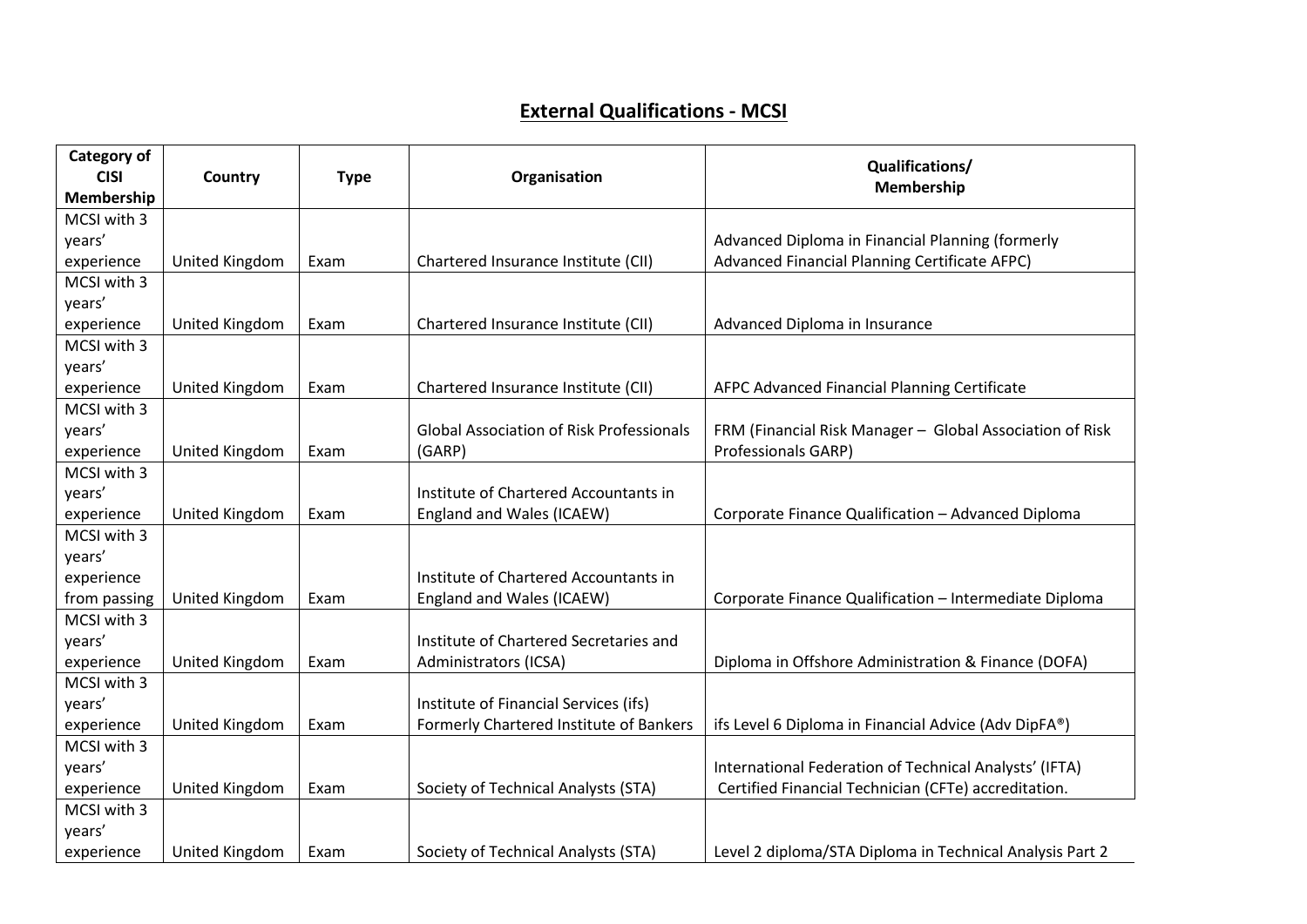| Category of               |                       |                           |                                      |                                                                                                  |
|---------------------------|-----------------------|---------------------------|--------------------------------------|--------------------------------------------------------------------------------------------------|
| <b>CISI</b>               |                       |                           |                                      | Qualifications/                                                                                  |
| Membership                | Country               | <b>Type</b>               | Organisation                         | Membership                                                                                       |
|                           |                       |                           |                                      | MBA * * Dependent on CISI Recognition from CISI Centre                                           |
|                           |                       |                           |                                      | of Excellence see -http://www.cisi.org/cisiweb2/cisi-                                            |
|                           | United Kingdom        | Exam                      | Various                              | website/schools-colleges-universities/universities                                               |
|                           |                       |                           |                                      | MSc Finance* * Dependent on CISI Recognition from CISI                                           |
|                           |                       |                           |                                      | Centre of Excellence - see                                                                       |
|                           |                       |                           |                                      | http://www.cisi.org/cisiweb2/cisi-website/schools-                                               |
|                           | United Kingdom        | Exam                      | Various                              | colleges-universities/universities                                                               |
| MCSI with 3               |                       |                           |                                      |                                                                                                  |
| years'                    |                       | Practising                |                                      | Practising Advocate (called or admitted in Scotland, Isle of                                     |
| experience<br>MCSI with 3 | United Kingdom        | Certificate               | Various                              | Man, Jersey, or Guernsey)                                                                        |
| years'                    |                       |                           |                                      |                                                                                                  |
|                           | United Kingdom        | Practising<br>Certificate |                                      | Practising Barrister (called or admitted in United Kingdom,<br>Isle of Man, Jersey, or Guernsey) |
| experience<br>MCSI with 3 |                       |                           | Various                              |                                                                                                  |
| years'                    |                       | Practising                |                                      | Practising Solicitor (called or admitted in the United                                           |
| experience                | <b>United Kingdom</b> | Certificate               | Various                              | Kingdom, Isle of Man, Jersey, or Guernsey)                                                       |
| MCSI with 3               |                       |                           |                                      |                                                                                                  |
| years'                    |                       | Practising                |                                      |                                                                                                  |
| experience                | Ireland               | Certificate               | Various                              | Practising Advocate (called or admitted in Ireland)                                              |
| MCSI with 3               |                       |                           |                                      |                                                                                                  |
| years'                    |                       | Practising                |                                      |                                                                                                  |
| experience                | Ireland               | Certificate               | Various                              | Practising Barrister (called or admitted in Ireland)                                             |
| MCSI with 3               |                       |                           |                                      |                                                                                                  |
| years'                    |                       | Practising                |                                      |                                                                                                  |
| experience                | Ireland               | Certificate               | Various                              | Practising Solicitor (called or admitted in Ireland)                                             |
| MCSI with 3               |                       |                           |                                      |                                                                                                  |
| years'                    |                       |                           |                                      |                                                                                                  |
| experience                | New Zealand           | Exam                      | New Zealand Exchange (FINSIA)        | New Zealand Exchange (NZX) Diploma (FINSIA)                                                      |
| MCSI with 3               |                       |                           |                                      |                                                                                                  |
| years'                    |                       |                           |                                      |                                                                                                  |
| experience                | South Africa          | Exam                      | <b>Financial Markets Association</b> | ACI (Holder of Financial Markets Association Diploma)                                            |
| MCSI with 3               |                       |                           |                                      |                                                                                                  |
| years'                    |                       |                           |                                      |                                                                                                  |
| experience                | Worldwide             | Exam                      | CERTIFIED FINANCIAL PLANNER™         | CFP™ Certification                                                                               |